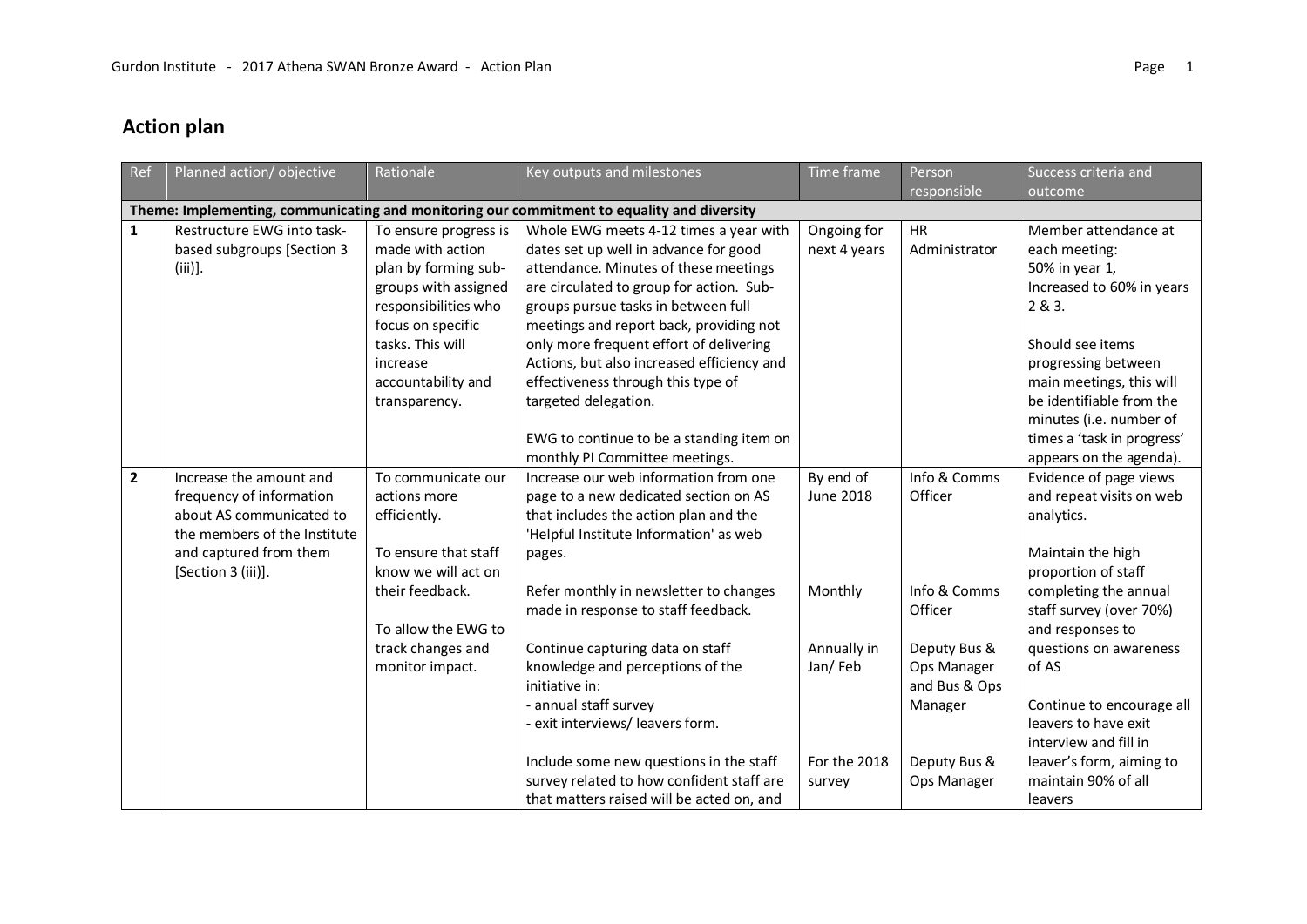| Ref                     | Planned action/objective                                                                                                                                                                                            | Rationale                                                                                                                                                                                                                                                                                             | Key outputs and milestones                                                                                                                                                                                                                                                                                                                 | Time frame                                | Person<br>responsible       | Success criteria and<br>outcome                                                                                                                                                                                                                                                                                                   |
|-------------------------|---------------------------------------------------------------------------------------------------------------------------------------------------------------------------------------------------------------------|-------------------------------------------------------------------------------------------------------------------------------------------------------------------------------------------------------------------------------------------------------------------------------------------------------|--------------------------------------------------------------------------------------------------------------------------------------------------------------------------------------------------------------------------------------------------------------------------------------------------------------------------------------------|-------------------------------------------|-----------------------------|-----------------------------------------------------------------------------------------------------------------------------------------------------------------------------------------------------------------------------------------------------------------------------------------------------------------------------------|
|                         |                                                                                                                                                                                                                     |                                                                                                                                                                                                                                                                                                       | to understand more about perceived<br>barriers to action.<br>Review delivery of staff survey, for<br>example move from general annual<br>survey to monthly themed and targeted<br>questions.<br>Have at least one EWG meeting per year<br>dedicated to examining staff survey data<br>and exit interview data.                             |                                           | Deputy Bus &<br>Ops Manager | Share non-confidential<br>findings via the new AS<br>section of website.<br>Receive feedback and<br>ideas for constructive<br>measures which could be<br>considered.                                                                                                                                                              |
|                         |                                                                                                                                                                                                                     |                                                                                                                                                                                                                                                                                                       | Decide best way to share information,<br>consider a range of options including a<br>Town Hall style meeting, or presentations<br>led by different EWG subgroups., or<br>presentation at the Institute retreat etc.                                                                                                                         |                                           | <b>EWG</b> jointly          | Increase confidence that<br>matters raised will be<br>listened to and acted on.                                                                                                                                                                                                                                                   |
| $\overline{\mathbf{3}}$ | Collect data from exit<br>interviews and additional<br>survey questions to<br>investigate whether and why<br>a leaver's career aspirations<br>may have changed while at<br>the Institute [Section 4.2<br>$(iii)$ ]. | To help understand<br>the reasons why<br>female Postdocs are<br>less likely than male<br>Postdocs to become<br>PIs. Preliminary<br>evidence suggests<br>that women<br>postdocs are more<br>likely to decide not<br>to pursue careers as<br>PIs than male<br>postdocs, but we<br>need larger datasets. | The second part of the leaver's form has a<br>question about career aspirations. We<br>will re-examine this to see if<br>supplementary questions would be<br>useful, and add them if so.<br>Exit interviews include a question about<br>next steps and often people volunteer<br>information on how their plans have<br>formed or changed. | Collect data<br>over 4 years              | Bus & Ops<br>Manager        | Add up numbers of<br>leavers whose aspirations<br>have changed while in the<br>Institute and log reasons<br>why, to see if we can<br>draw conclusions on how<br>we could encourage<br>women to stay on the<br>academic science track.<br>Feed this information<br>back to the EWG and plan<br>further actions to address<br>this. |
| 4                       | Specifically track careers of<br>alumni who move first to<br>another postdoc to<br>determine how many                                                                                                               | Find out if there is a<br>gender bias in how<br>long postdocs take<br>to become PIs in                                                                                                                                                                                                                | Data on time to first PI position of female<br>and male postdocs.                                                                                                                                                                                                                                                                          | Data<br>collection<br>ongoing,<br>monitor | Info & Comms<br>Officer     | Clear data on whether<br>women postdocs take<br>longer to secure PI<br>positions.                                                                                                                                                                                                                                                 |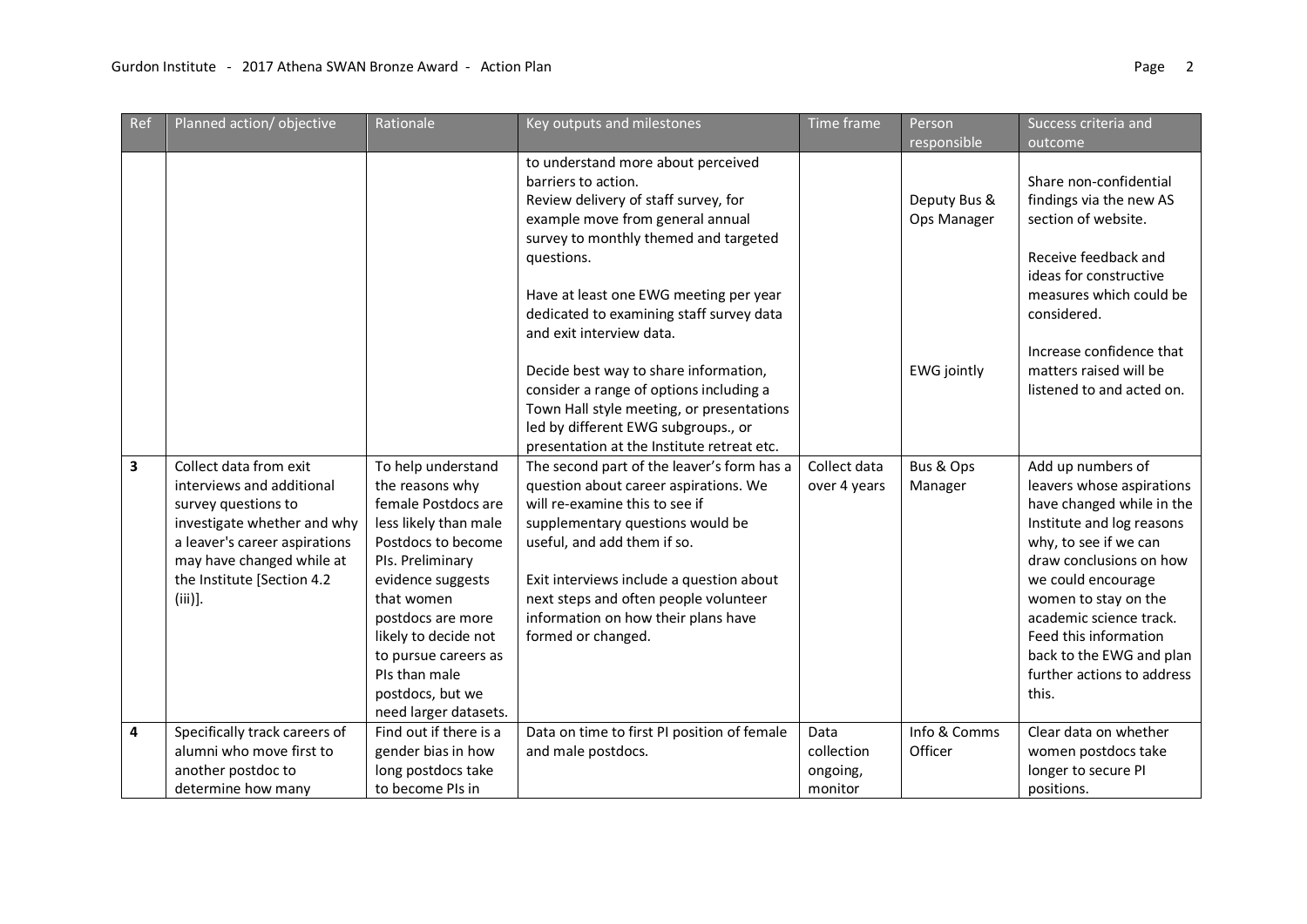| Ref | Planned action/objective                                                                                                                                                                                        | Rationale                                                                                      | Key outputs and milestones                                                                                                                                                                                                                                                                                                                                                                                                                                                                        | Time frame                                                 | Person                     | Success criteria and                                                                                                                                                                                                                                                                                                                                                    |
|-----|-----------------------------------------------------------------------------------------------------------------------------------------------------------------------------------------------------------------|------------------------------------------------------------------------------------------------|---------------------------------------------------------------------------------------------------------------------------------------------------------------------------------------------------------------------------------------------------------------------------------------------------------------------------------------------------------------------------------------------------------------------------------------------------------------------------------------------------|------------------------------------------------------------|----------------------------|-------------------------------------------------------------------------------------------------------------------------------------------------------------------------------------------------------------------------------------------------------------------------------------------------------------------------------------------------------------------------|
|     |                                                                                                                                                                                                                 |                                                                                                |                                                                                                                                                                                                                                                                                                                                                                                                                                                                                                   |                                                            | responsible                | outcome                                                                                                                                                                                                                                                                                                                                                                 |
|     | eventually become PIs.                                                                                                                                                                                          | future career moves.                                                                           |                                                                                                                                                                                                                                                                                                                                                                                                                                                                                                   | annually in<br>January<br>beginning<br>2019                |                            | If this is the case, we will<br>consult with our alumni<br>and consider what new<br>actions might help<br>women reach the PI level<br>more quickly. The<br>institute will also take this<br>difference into account<br>when recruiting our own<br>GLs.                                                                                                                  |
| 5   | We will collect shortlisting<br>data in order to monitor for<br>any gender or ethnicity bias<br>in choice of candidates; and<br>data on offers made, but not<br>accepted, to monitor<br>confirmation of offers. | To ensure that there<br>is no gender or<br>ethnicity bias in our<br>recruitment<br>procedures. | Set up data collection system (data can<br>be anonymised for sharing with EWG etc,<br>for easy extraction of statistics).<br>University Web Recruitment System will<br>be the system encouraged for use by all<br>as it is the most efficient way to capture<br>information during the recruitment<br>journey. We will provide training for staff<br>involved.<br>Shortlisting criteria will be set ahead of<br>determining candidates for interview and<br>used by all in the selection process. | Begin from<br><b>June 2018</b><br>and monitor<br>annually. | <b>HR</b><br>Administrator | Decisions will be<br>evidenced by meeting the<br>shortlisting criteria.<br>Applicants going forward<br>for interview will reflect<br>the selection criteria.<br>Increased number of staff<br>trained in and given<br>access to Web<br>Recruitment for<br>shortlisting.<br>More comprehensive<br>data available in web<br>recruitment to use for<br>monitoring purposes. |
| 6   | Make Equality & Diversity<br>training and Implicit Bias<br>training a requirement for all<br>staff [Section 5.1 (i)].                                                                                           | All staff, and<br>especially those<br>involved in<br>recruitment and<br>interviewing, need     | Make it a requirement of induction to<br>complete the online training for new<br>staff.<br>Follow up for signed form to be returned                                                                                                                                                                                                                                                                                                                                                               | Begin in April<br>2018                                     | <b>HR</b><br>Administrator | 60% of staff to have<br>provided proof of<br>completion of both<br>courses by end of 2018,<br>70% at end of 2019, 80%                                                                                                                                                                                                                                                   |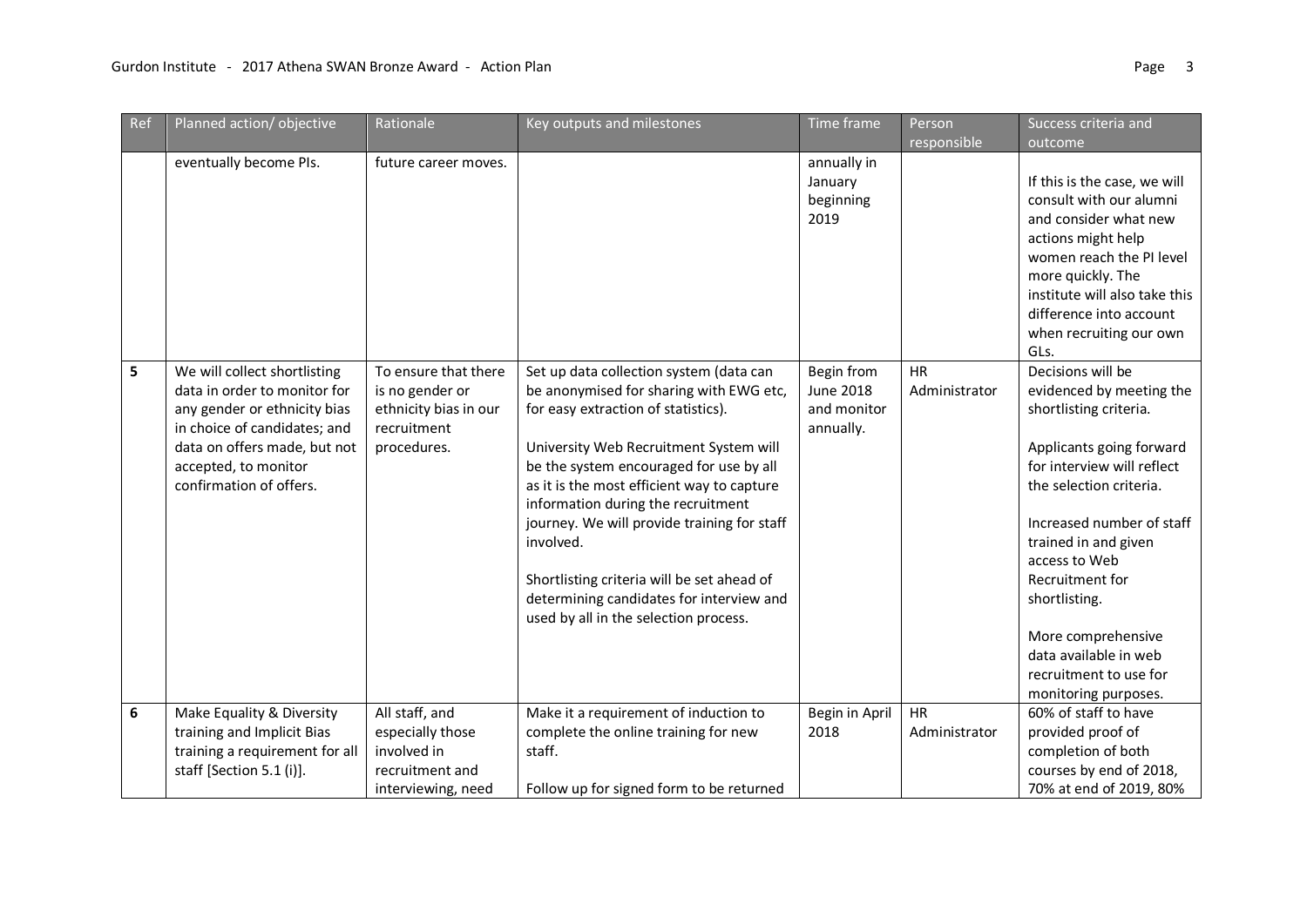| Ref | Planned action/objective                                                                                                                                                                                                                                                                                                 | Rationale                                                                                                                                                                                                                  | Key outputs and milestones                                                                                                                                                                                                                                                                                                                                                                                                                                                                                                                                                                                                                                                                                    | Time frame            | Person<br>responsible                                 | Success criteria and<br>outcome                                                                                                                                                                                                                                                                                                                                                                                                                                                                                                                                                                                                                                                                                                                                   |
|-----|--------------------------------------------------------------------------------------------------------------------------------------------------------------------------------------------------------------------------------------------------------------------------------------------------------------------------|----------------------------------------------------------------------------------------------------------------------------------------------------------------------------------------------------------------------------|---------------------------------------------------------------------------------------------------------------------------------------------------------------------------------------------------------------------------------------------------------------------------------------------------------------------------------------------------------------------------------------------------------------------------------------------------------------------------------------------------------------------------------------------------------------------------------------------------------------------------------------------------------------------------------------------------------------|-----------------------|-------------------------------------------------------|-------------------------------------------------------------------------------------------------------------------------------------------------------------------------------------------------------------------------------------------------------------------------------------------------------------------------------------------------------------------------------------------------------------------------------------------------------------------------------------------------------------------------------------------------------------------------------------------------------------------------------------------------------------------------------------------------------------------------------------------------------------------|
|     | As an Institute we will join<br>other Departments in the<br>School of the Biological<br>Sciences and sign up to join<br>the Collaborating with Men<br>research project, led by Dr<br>Jill Armstrong - at Murray<br><b>Edwards College</b><br>(https://www.murrayedwar<br>ds.cam.ac.uk/about/Collabor<br>ating-with-Men). | to be aware of<br>implicit bias and<br>equality and<br>diversity.<br>The experience will<br>provide each<br>participant with the<br>opportunity to<br>increase awareness<br>about what makes<br>an inclusive<br>workplace. | within 1 month of arrival, chase the<br>remainder by email.<br>Make completion of both courses a<br>prerequisite any member of staff who has<br>a role in any of the following: student<br>selection; staff recruitment and<br>interviewing.<br>Offer an annual session in the tea room<br>with computers set up for those who<br>have not done the training. Investigate<br>success rates of incentives used by other<br>Departments.<br>Use other opportunities, e.g. appraisal, to<br>monitor whether training has been<br>completed.<br>Survey results and analysis will be<br>provided to us giving ideas on how we<br>can change behaviour to make our groups<br>more inclusive for both women and men. | First half of<br>2018 | Line managers<br>at appraisal<br>Bus & Ops<br>Manager | at end of 2020.<br>All staff who have a role<br>in selection, recruitment<br>etc. to have provided<br>proof of completion by<br>mid-2018<br>Success will be monitored<br>by increased completion<br>rates*, feeding into<br>outcomes in the form of<br>comments collected via<br>staff survey and exit<br>interviews. *Some work<br>needs to be done on<br>systems centrally to<br>ensure we can accurately<br>track and monitor this.<br>We will aim for a sign-up<br>rate in excess of 50%<br>The results are an<br>opportunity for the<br>Institute to identify<br>particular areas that<br>could be improved and<br>learn the most effective<br>ways to address these<br>issues, which can be fed<br>back to the EWG and<br>used to inform future<br>actions. |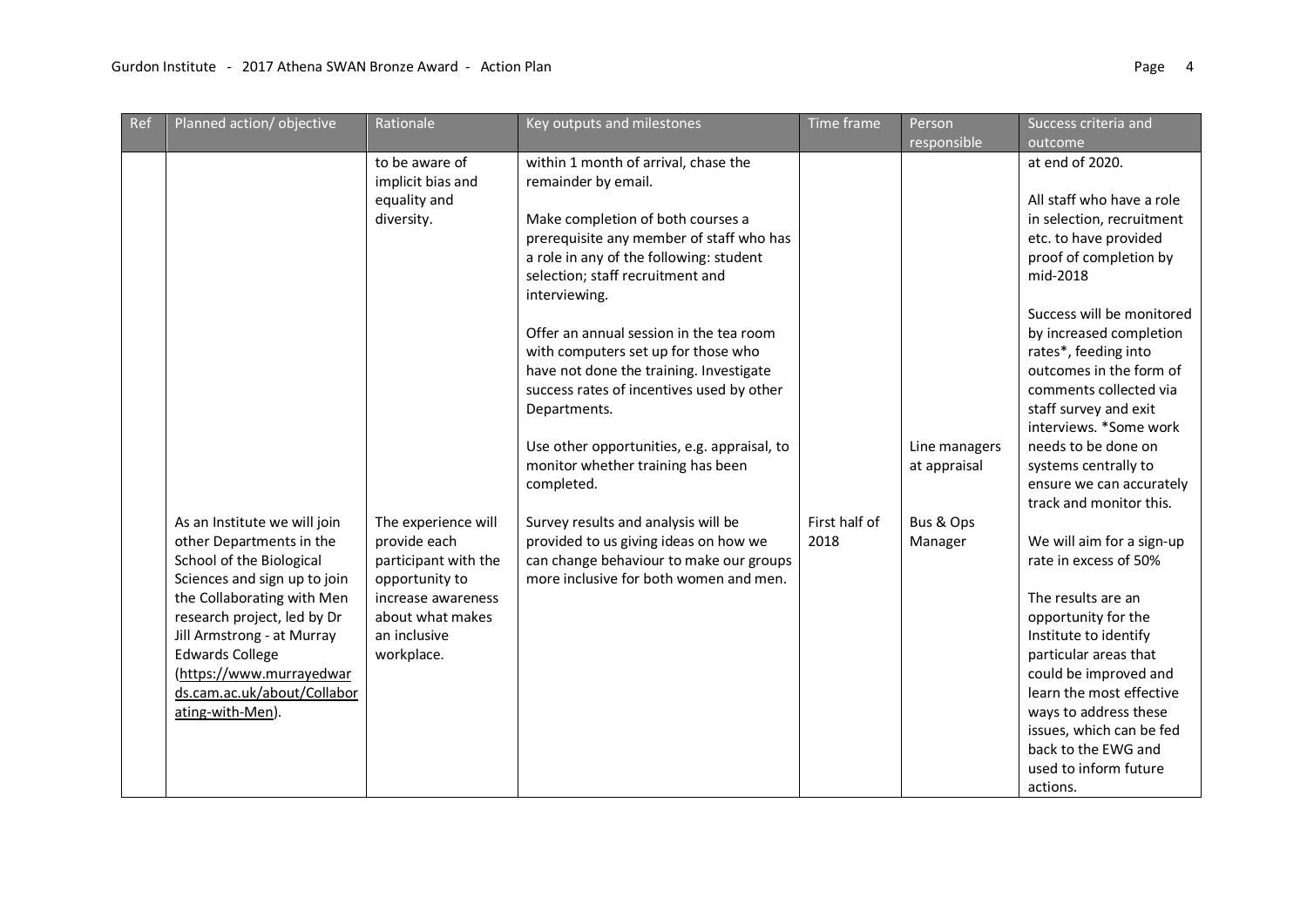| Ref                     | Planned action/objective                                                                                                                   | Rationale                                                                                                                                                                                                                                                                       | Key outputs and milestones                                                                                                                                                                                                                                                                                                                                                                                                                                                                                                                                                                                                           | Time frame                                                                                                                               | Person<br>responsible                                                              | Success criteria and<br>outcome                                                                                                                                                                                                                                       |  |  |  |  |
|-------------------------|--------------------------------------------------------------------------------------------------------------------------------------------|---------------------------------------------------------------------------------------------------------------------------------------------------------------------------------------------------------------------------------------------------------------------------------|--------------------------------------------------------------------------------------------------------------------------------------------------------------------------------------------------------------------------------------------------------------------------------------------------------------------------------------------------------------------------------------------------------------------------------------------------------------------------------------------------------------------------------------------------------------------------------------------------------------------------------------|------------------------------------------------------------------------------------------------------------------------------------------|------------------------------------------------------------------------------------|-----------------------------------------------------------------------------------------------------------------------------------------------------------------------------------------------------------------------------------------------------------------------|--|--|--|--|
|                         | Theme: Supporting career development within the Institute and beyond                                                                       |                                                                                                                                                                                                                                                                                 |                                                                                                                                                                                                                                                                                                                                                                                                                                                                                                                                                                                                                                      |                                                                                                                                          |                                                                                    |                                                                                                                                                                                                                                                                       |  |  |  |  |
| $\overline{\mathbf{z}}$ | Ensure that nominations for<br>staff promotions and<br>increments are fair, gender-<br>balanced, and<br>representative of staff<br>groups. | To ensure that all<br>candidates are<br>considered equally<br>within the applicable<br>scheme. This will<br>include gender data.<br>To enable senior<br>staff to gain a fuller<br>picture across the<br>Institute and to work<br>cohesively to<br>address any<br>discrepancies. | Managers will be provided with lists of all<br>eligible candidates for promotions and<br>pay increments within their groups.<br>Management information will be shared<br>with PIs on staff demographics (pay,<br>gender, role, length of service), plus those<br>who have been put forward for<br>increments and success rates.                                                                                                                                                                                                                                                                                                      | At each point<br>in the year<br>when<br>increment<br>deadlines<br>approach<br>Annual<br>Detailed<br>management<br>report each<br>Oct/Nov | Director<br>Bus & Ops<br>Manager                                                   | That those being put<br>forward for increments<br>are proportionally<br>representative of their<br>staff groups in terms of<br>gender.<br>That the Institute can<br>benchmark gender and<br>pay against wider<br>University data.                                     |  |  |  |  |
| 8                       | Raise the profile of training<br>that relates to AS objectives.                                                                            | There are many cost<br>effective resources<br>available that<br>provide help,<br>guidance and<br>inspiration for all<br>staff. Some will be<br>specifically targeted<br>at women, some<br>wellbeing or equality<br>and diversity, etc.                                          | We will ask some additional questions in<br>the staff survey and at exit interview to<br>see what the levels of awareness of<br>current training are like, and to ask what<br>events women specifically think would be<br>helpful to have, or they would like to<br>attend.<br>We will make better links at Institute<br>level with the Women's Staff Network.<br>We will promote a range of talks, links<br>and training on the new AS section of our<br>website, covering topics such as<br>resilience, imposter syndrome,<br>leadership, grant writing, wellbeing and<br>other areas of professional and personal<br>development. | Starting in<br>2018<br>From June<br>2018                                                                                                 | Deputy Bus &<br>Ops Manager<br>and Bus & Ops<br>Manager<br>Info & Comms<br>Officer | One event annually<br>specifically aimed at /<br>designed for women, to<br>be held in the Institute.<br>Positive qualitative data<br>from staff survey and exit<br>interviews.<br>Page on AS section of<br>website with updated<br>training links and<br>information. |  |  |  |  |
| 9                       | Increase uptake of relevant<br>training opportunities                                                                                      | Improve<br>productivity,                                                                                                                                                                                                                                                        | Relevant opportunities publicised in<br>newsletter, posters around Institute,                                                                                                                                                                                                                                                                                                                                                                                                                                                                                                                                                        | Ongoing                                                                                                                                  | Info & Comms<br>Officer                                                            | Quantitative data on<br>numbers of training                                                                                                                                                                                                                           |  |  |  |  |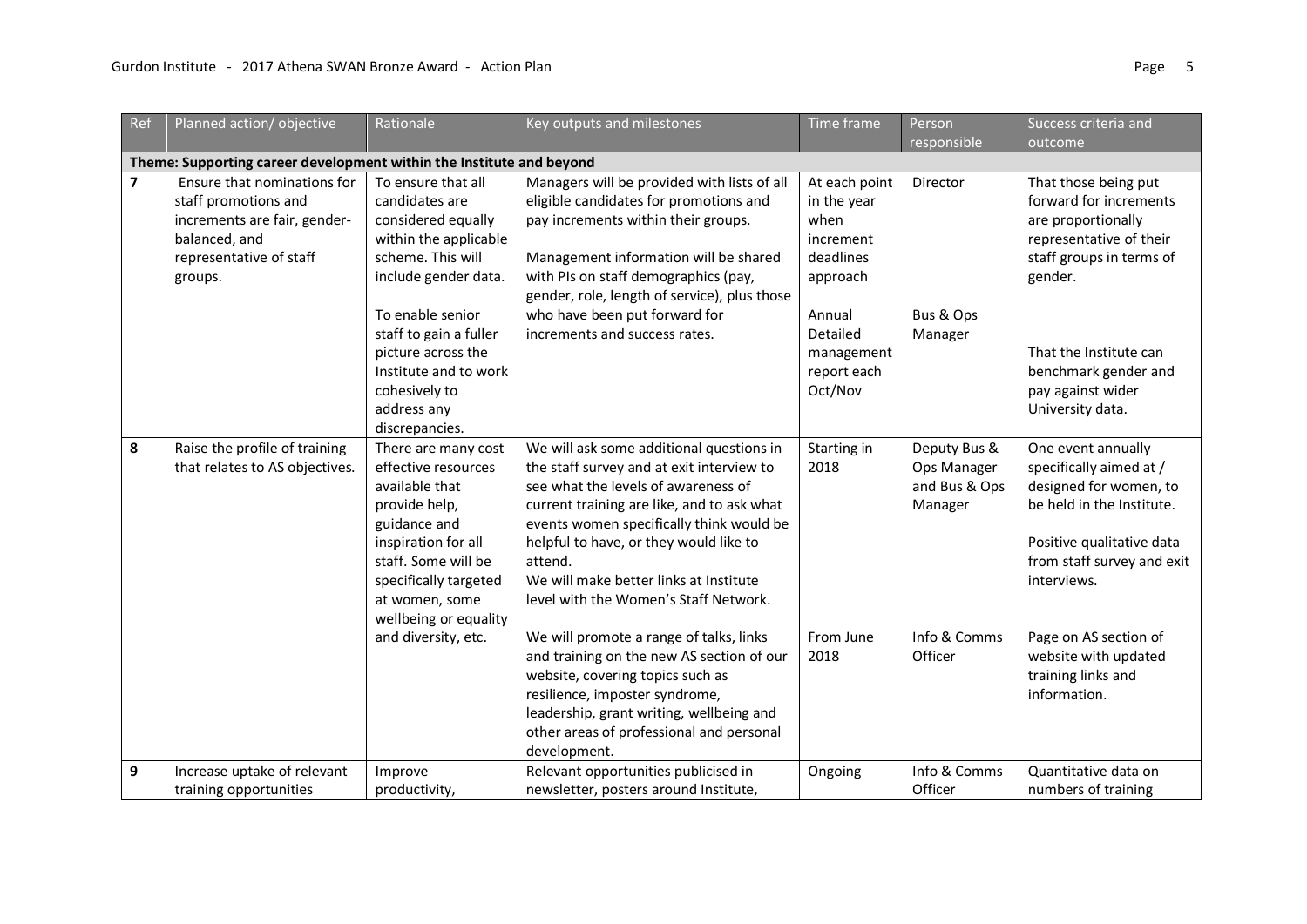| Ref | Planned action/objective                                    | Rationale                                                                                                                                                  | Key outputs and milestones                                                                                                                                                                                                                                                                           | Time frame                                          | Person<br>responsible                                       | Success criteria and<br>outcome                                                                                                                                      |
|-----|-------------------------------------------------------------|------------------------------------------------------------------------------------------------------------------------------------------------------------|------------------------------------------------------------------------------------------------------------------------------------------------------------------------------------------------------------------------------------------------------------------------------------------------------|-----------------------------------------------------|-------------------------------------------------------------|----------------------------------------------------------------------------------------------------------------------------------------------------------------------|
|     | $(5.3$ (i) and $5.4$ (i)].                                  | engagement, and job<br>satisfaction of staff;<br>to address some<br>comments in staff<br>survey that there<br>was a lack of support<br>to attend training. | face to face meetings.<br>Provision for staff to attend training.<br>Managers will be advised/reminded of<br>Institute recommendation that staff<br>attend at least 1 training event a year.                                                                                                         | Start in 2018                                       | Director, PIs &<br>line managers<br>and HR<br>Administrator | courses attended from<br>university system,<br>qualitative data from staff<br>survey<br>50% Research staff and<br>30% of support staff<br>attend at least 1 training |
|     |                                                             |                                                                                                                                                            | Data on attendance collected and<br>monitored (provided by University for<br>their courses and via lab administrators /<br>annual appraisal for external courses).                                                                                                                                   | From Sept<br>2018                                   | Scientific<br><b>Facilities</b><br>Manager                  | session per year.<br>Statistics gathered will<br>indicate an upward trend<br>in percentage of staff                                                                  |
|     |                                                             |                                                                                                                                                            | Collect qualitative feedback and<br>information on 'wish list' courses and see<br>if we have a critical mass to enable<br>training on site. On-site training may<br>make it more tailored and relevant and<br>also make it easier for staff to attend and<br>be released especially from bench work. | Annually<br>beginning<br>April 2018<br>after survey | Bus & Ops<br>Manager                                        | attending relevant<br>training from 2018-2021                                                                                                                        |
|     |                                                             |                                                                                                                                                            | Offer in-house customised training<br>courses (e.g. Bioinformatics & data<br>processing, Image analysis, Programming)<br>provided by Gurdon researchers with<br>specialist expertise in these areas.                                                                                                 | From Jan<br>2019                                    | Scientific<br><b>Facilities</b><br>Manager                  |                                                                                                                                                                      |
|     | Theme: Improve the number and quality of appraisals         |                                                                                                                                                            |                                                                                                                                                                                                                                                                                                      |                                                     |                                                             |                                                                                                                                                                      |
| 10  | Improve the number and<br>quality of appraisals (5.3 (ii)]. | Some staff report<br>ongoing lack of<br>appraisals or that<br>appraisal time is<br>used to discuss                                                         | Director to remind managers of<br>importance of effective and regular<br>appraisals.<br>Retain and publicise September as                                                                                                                                                                            | Annually in<br>September                            | Director<br>Bus & Ops                                       | Increase proportion of<br>staff who have taken<br>appraisal training                                                                                                 |
|     |                                                             | project work.                                                                                                                                              | 'Appraisal month'. Organise Appraisal<br>training (provided by University HR) for                                                                                                                                                                                                                    |                                                     | Manager to<br>organise                                      | Specific targets for<br>appraisal completion are:                                                                                                                    |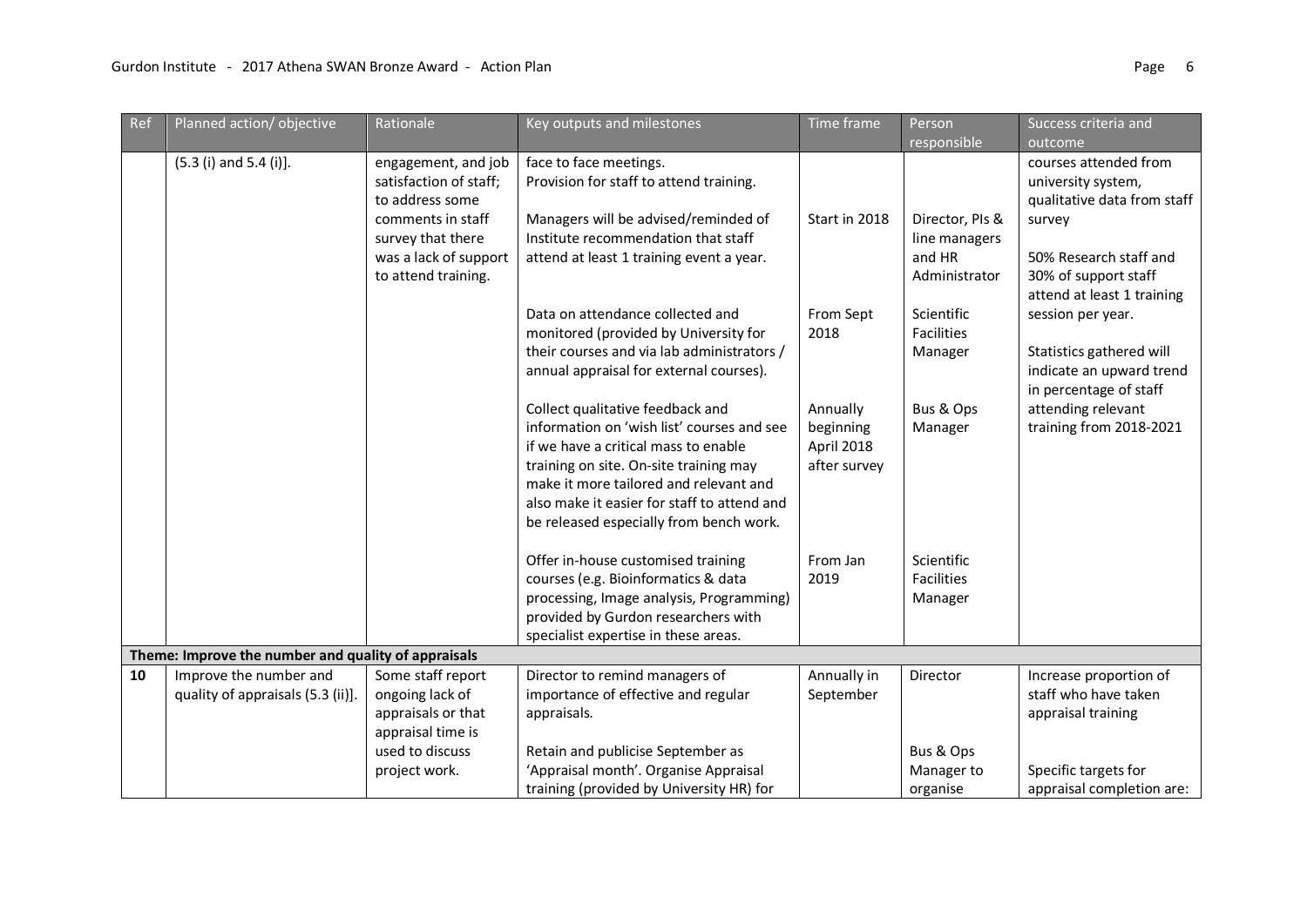| Ref | Planned action/objective | Rationale | Key outputs and milestones                                                                                                                                                                                                            | Time frame                               | Person<br>responsible                                                   | Success criteria and<br>outcome                                                                                                                            |
|-----|--------------------------|-----------|---------------------------------------------------------------------------------------------------------------------------------------------------------------------------------------------------------------------------------------|------------------------------------------|-------------------------------------------------------------------------|------------------------------------------------------------------------------------------------------------------------------------------------------------|
|     |                          |           | new joiners and as a refresher. Hold<br>training on site if there are sufficient<br>numbers.<br>Encourage Appraisees to complete their                                                                                                |                                          | training<br><b>HR</b><br>Administrator                                  | 55% in year 1 (2018)<br>65% in year 2 (2019)<br>75% in year 3 (2020)<br>Staff satisfaction will                                                            |
|     |                          |           | section and to be pro-active about asking<br>managers for an appraisal<br>Completed forms to be returned to<br>Administration and counter-signed by the<br>Director.                                                                  |                                          | to collect forms<br>Deputy Bus &<br>Ops Manager<br>reports on<br>survey | improve and we will see<br>improvement in the<br>quality and frequency of<br>appraisals. We can also<br>look at responses to the<br>staff survey and other |
|     |                          |           | Highlight the Appraisal guidance and<br>support documents in the newsletter.                                                                                                                                                          | Annually at<br>beginning of<br>September | Info & Comms<br>Officer                                                 | feedback.                                                                                                                                                  |
|     |                          |           | The Institute will adopt the University's<br>appraisal forms as standard as they are<br>more comprehensive than the current<br>Institute one and cover more of the areas<br>we want to focus on.                                      |                                          | Director                                                                |                                                                                                                                                            |
|     |                          |           | An up to date appraisal will be a pre-<br>requisite for staff going forward for an<br>increment or promotion. This will<br>enhance motivation and incentive for<br>both parties to complete appraisal.                                |                                          | Director and<br>Bus & Ops<br>Manager                                    |                                                                                                                                                            |
|     |                          |           | Statistics on completion rates will be<br>shared at PI meetings, and on the AS<br>section of our website. This will make<br>progress more transparent and increasing<br>visibility will highlight any groups needing<br>more support. | Update half-<br>yearly                   |                                                                         |                                                                                                                                                            |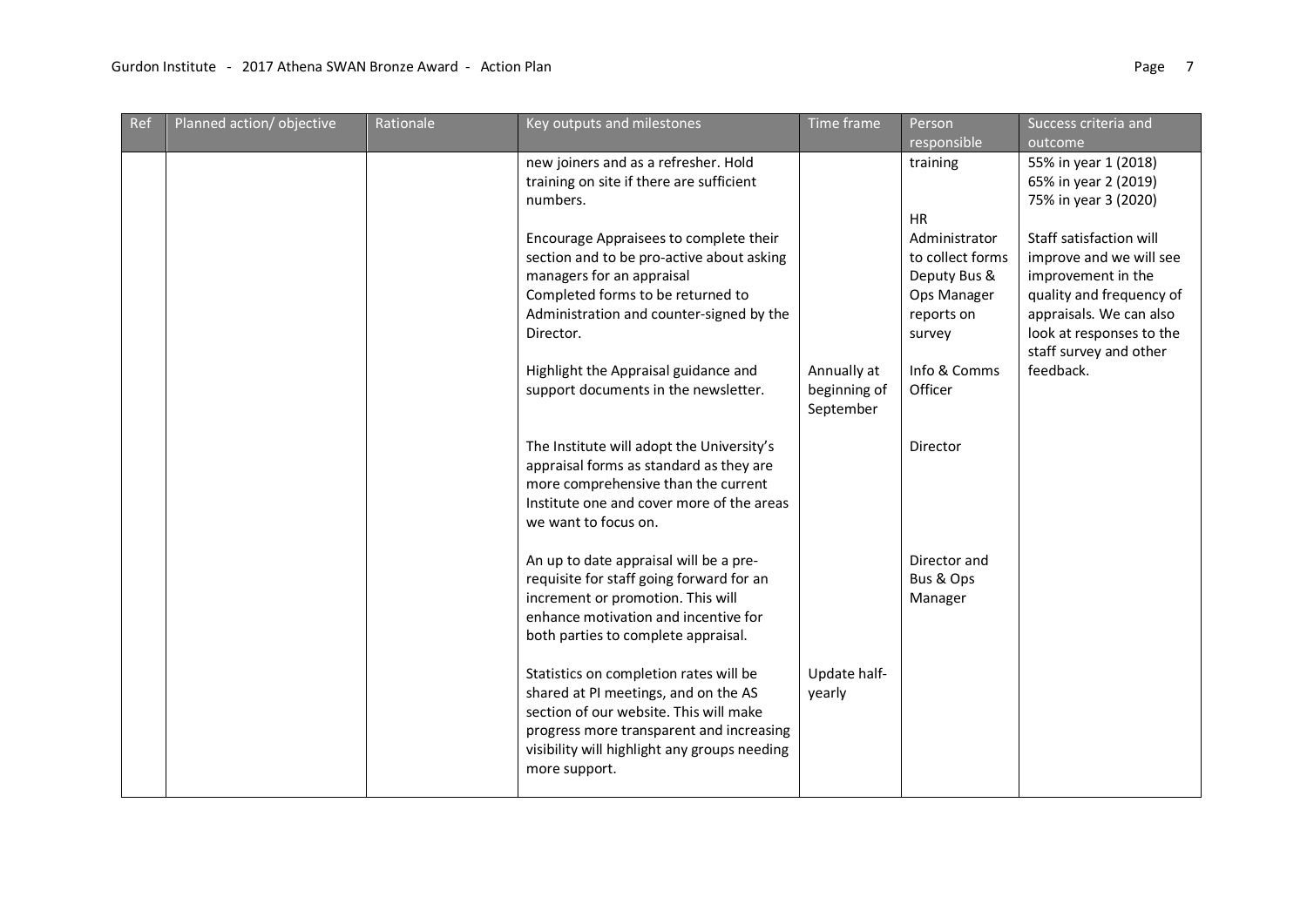| Ref | Planned action/objective                                                                                                                                                                                                                                                            | Rationale                                                                                                                                                                                                     | Key outputs and milestones                                                                                                                                                                                                                                                                                                                                                    | Time frame                                                          | Person                                               | Success criteria and<br>outcome                                                                                                                                                            |
|-----|-------------------------------------------------------------------------------------------------------------------------------------------------------------------------------------------------------------------------------------------------------------------------------------|---------------------------------------------------------------------------------------------------------------------------------------------------------------------------------------------------------------|-------------------------------------------------------------------------------------------------------------------------------------------------------------------------------------------------------------------------------------------------------------------------------------------------------------------------------------------------------------------------------|---------------------------------------------------------------------|------------------------------------------------------|--------------------------------------------------------------------------------------------------------------------------------------------------------------------------------------------|
|     |                                                                                                                                                                                                                                                                                     |                                                                                                                                                                                                               |                                                                                                                                                                                                                                                                                                                                                                               |                                                                     | responsible                                          |                                                                                                                                                                                            |
| 11  | Theme: Increase provision of career guidance and support<br>Increase awareness and<br>regular use of the postdoc<br>mentoring schemes [Section<br>5.3 (iv)], by<br>proactively setting up initial,<br>and 2-year, meetings and<br>providing coffee vouchers to<br>encourage uptake. | To ensure postdocs<br>feel properly<br>supported<br>throughout their<br>time at the Institute.                                                                                                                | Postdoc/PI matching mentor database set<br>up to invite participants to a compulsory<br>first meeting over coffee. Schedule a<br>compulsory meeting after 2 years that<br>focuses exclusively on career planning.<br>We will encourage regular<br>Postdoc/Mentor meetings by providing<br>vouchers for free tea/coffee and cake to<br>use in our tea room up to twice a year. | Begin during<br>second half<br>of 2018 then<br>review<br>annually   | Head of<br>Mentoring<br>Schemes                      | Double the number of<br>Postdoc: Mentor meetings<br>reported in database<br>from the January 2018<br>baseline.<br>Monitor improvement<br>through the number of<br>coffee slips redeemed by |
|     |                                                                                                                                                                                                                                                                                     | These measures will<br>help raise<br>awareness, remind<br>those who have<br>forgotten who their<br>mentor is, and<br>increase satisfaction<br>with the scheme by<br>providing the option<br>to change mentor. | Emphasise to mentors and mentees that<br>all meetings are confidential.<br>Add a specific question to exit interview<br>on use and usefulness of mentoring.<br>Create an area on the Institute's intranet<br>concerned with mentoring where we<br>have: 1) The scheme outlines and 2) a link<br>for people to use to apply or to change<br>their mentor.                      | January 2019<br>Second half<br>of 2018                              | Bus & Ops<br>Manager<br>IT Manager and<br>HR manager | postdocs<br>Improvement in<br>qualitative feedback on<br>appraisals in staff survey<br>and exit interviews                                                                                 |
| 12  | Provide increased mentoring<br>and tailored support to PIs.                                                                                                                                                                                                                         | To ensure they are<br>equipped to be<br>successful in<br>obtaining a second<br>five years of funding<br>and in a strong<br>position for<br>promotion to a<br>senior position.                                 | Following the model of support offered to<br>2 female PIs, two SGLs to review each<br>junior PI's progress yearly during their<br>first 5 years. These meetings will be<br>focussed on helping them renew their<br>funding, but will also other needs, e.g.<br>networking, gaps to fill on CV etc.                                                                            | Annually<br>from 2018<br>onwards<br>depending<br>on arrival<br>date | Director                                             | Our female PIs succeed in<br>moving into senior<br>positions at the Institute<br>or secure tenured/<br>professorships at other<br>institutions                                             |
| 13  | Provide funding for graduate<br>students to organise events<br>for all years in the PhD cycle,                                                                                                                                                                                      | To enable PhD<br>students to meet,<br>network and access                                                                                                                                                      | Budget agreed for PhD students for<br>specific events, such as the recently<br>established PhD retreat, and other                                                                                                                                                                                                                                                             | <b>June 2018</b><br>and annually                                    | Bus & Ops<br>Manager                                 | There will be at least one<br>event per year for all<br>students.                                                                                                                          |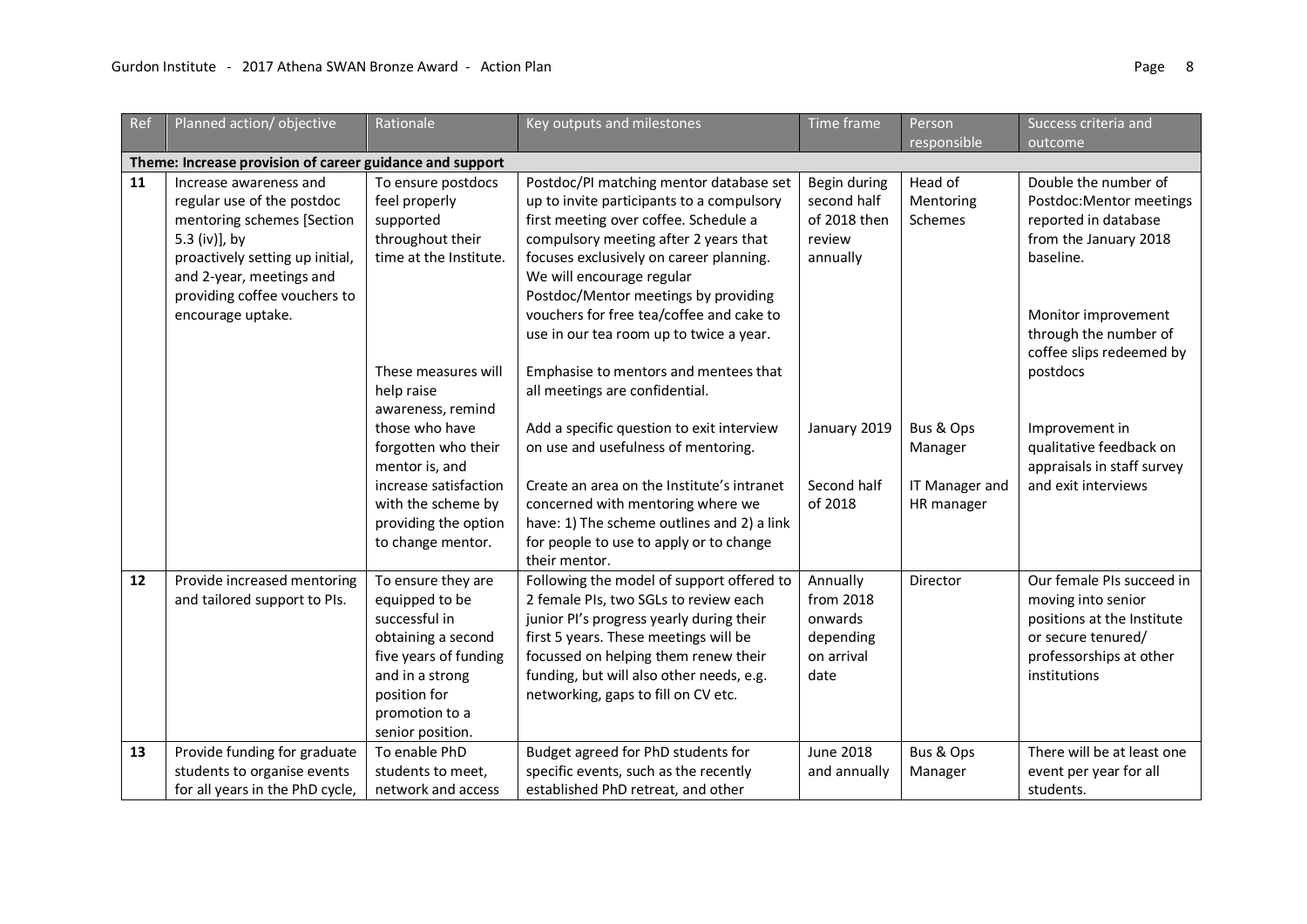| Ref | Planned action/objective                                                                                                       | Rationale                                                                                                                                                   | Key outputs and milestones                                                                                                                                                                                                                                                                                                     | Time frame               | Person                                                                                        | Success criteria and                                                                                           |
|-----|--------------------------------------------------------------------------------------------------------------------------------|-------------------------------------------------------------------------------------------------------------------------------------------------------------|--------------------------------------------------------------------------------------------------------------------------------------------------------------------------------------------------------------------------------------------------------------------------------------------------------------------------------|--------------------------|-----------------------------------------------------------------------------------------------|----------------------------------------------------------------------------------------------------------------|
|     |                                                                                                                                |                                                                                                                                                             |                                                                                                                                                                                                                                                                                                                                |                          | responsible                                                                                   | outcome                                                                                                        |
|     | and share information via a<br>website.                                                                                        | information and<br>support throughout<br>their time at the<br>Institute.                                                                                    | activities beyond the first-year 'beer and<br>pizza' evenings.<br>Dedicated PhD student section on the                                                                                                                                                                                                                         | December                 | Info & Comms                                                                                  | Qualitative feedback from<br>students' own survey and<br>from staff survey                                     |
|     | Involve students in surveying<br>student cohort.                                                                               | To understand the<br>issues better from<br>the source.                                                                                                      | website (similar to the Postdocs section),<br>including signposting information, such as<br>visas and submission of theses; provide<br>training to the students organisers on<br>web editing if requested.                                                                                                                     | 2018                     | Officer                                                                                       | improves so that fewer<br>students are at risk of<br>feeling isolated in the<br>middle years of their<br>work. |
|     |                                                                                                                                |                                                                                                                                                             | Consideration and implementation of<br>ideas coming from our student body.                                                                                                                                                                                                                                                     |                          |                                                                                               |                                                                                                                |
| 14  | Support GIPA to run annual<br>meetings to introduce all<br>new PhD students to their<br>postdoc mentors.                       | Staff survey shows<br>that some students<br>are not aware of the<br>mentoring scheme<br>and who their<br>mentor is, yet would<br>like to use the<br>scheme. | GIPA will run regular group meetings<br>where new PhD students can be<br>introduced to their postdoc mentors.                                                                                                                                                                                                                  | Annually in<br>November  | <b>GIPA Chair</b>                                                                             | Increase in students who<br>know who their postdoc<br>mentor is (from 86%<br>baseline) to 95% by end<br>2018.  |
| 15  | Promote and encourage<br>arrangements for internal<br>peer review of grant<br>applications at all levels<br>[Section 5.3 (v)]. | Share expertise and<br>experience with<br>peers to improve<br>confidence, skill and<br>chance of success.                                                   | Webpage set up to show awarded grants,<br>with a list of project titles, funding bodies<br>and lead PIs, to encourage face to face<br>meetings and offers of support.<br>Facility available for matching those<br>writing grant applications with others<br>volunteering to comment on them<br>(potentially on same web page). | By December<br>2018      | Director with<br>PIs and Info &<br>Comms Officer<br>IT Manager and<br>Info & Comms<br>Officer | Increase in number of<br>successful applications for<br>grants, fellowships, etc.<br>from current baseline.    |
|     |                                                                                                                                |                                                                                                                                                             | Choose and implement system for<br>capturing practice interviews for<br>fellowships etc. and how support is<br>provided, track success rates following                                                                                                                                                                         | Begin in<br>January 2019 | Bus & Ops<br>Manager                                                                          |                                                                                                                |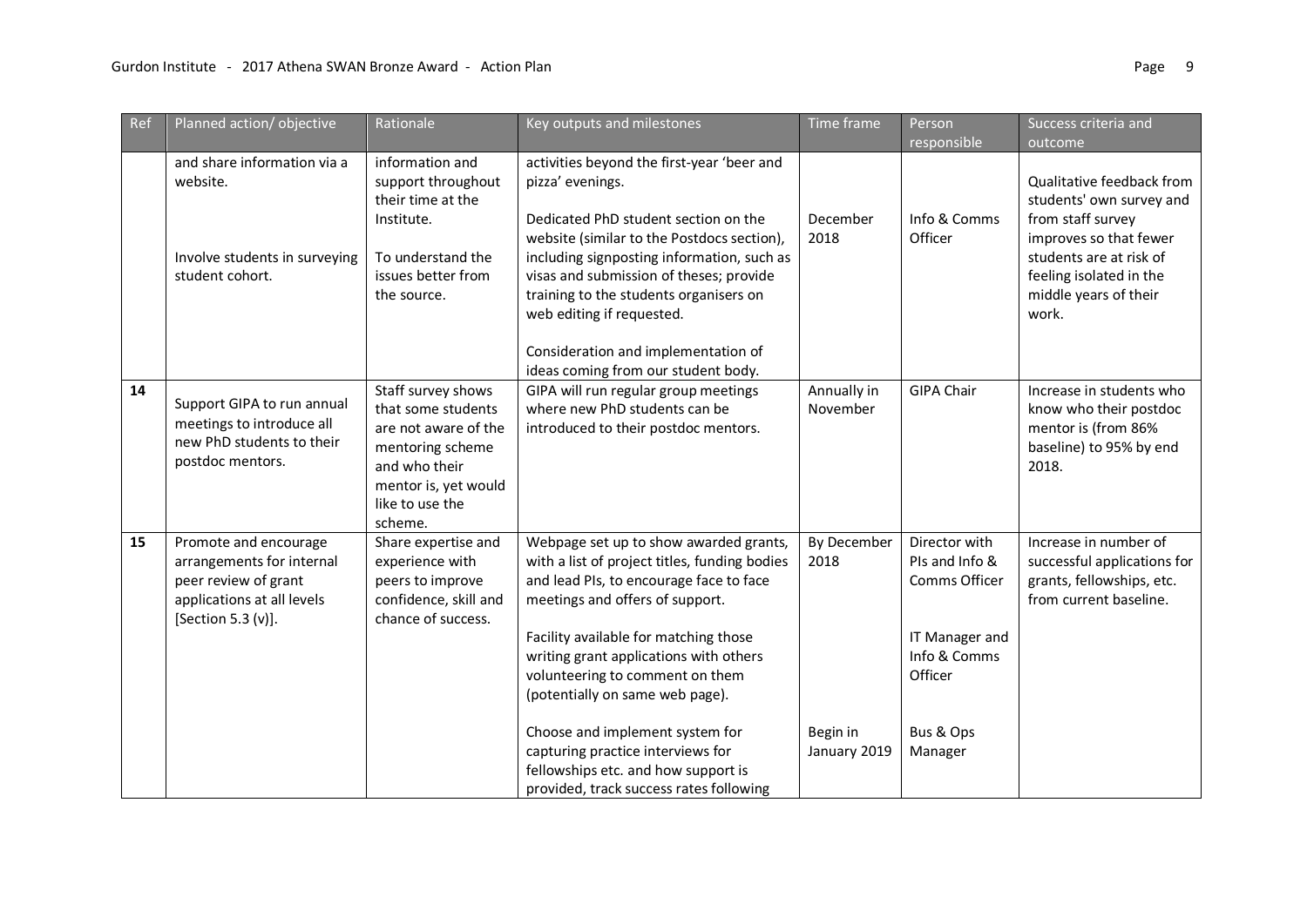| Ref | Planned action/objective                                                  | Rationale            | Key outputs and milestones                   | Time frame   | Person            | Success criteria and         |
|-----|---------------------------------------------------------------------------|----------------------|----------------------------------------------|--------------|-------------------|------------------------------|
|     |                                                                           |                      |                                              |              | responsible       | outcome                      |
|     |                                                                           |                      | implementation.                              |              | <b>HR</b>         |                              |
|     |                                                                           |                      |                                              |              | Administrator     |                              |
|     |                                                                           |                      | Capture information during application       | Begin in     |                   |                              |
|     |                                                                           |                      | stage about where help has been              | January 2018 |                   |                              |
|     |                                                                           |                      | solicited and in what form.                  |              |                   |                              |
| 16  | Introduce an induction                                                    | New PIs can be       | Draft a list of induction areas to be        | During       | Head of           | Questionnaire shows new      |
|     | system for new PIs by                                                     | overwhelmed by       | covered, to bring to PI Committee            | second half  | Mentoring         | PIs have made progress in    |
|     | existing PIs [Section 5.3 (v)].                                           | amount of new        | meeting for approval (elicit help            | of 2018      | Schemes           | settling in to their role.   |
|     |                                                                           | information to       | especially from those more recently          |              |                   |                              |
|     |                                                                           | navigate and do not  | arrived)                                     |              |                   | Feedback from new PIs is     |
|     |                                                                           | know what help is    |                                              |              |                   | positive.                    |
|     |                                                                           | available.           | Devise and deploy questionnaire for new      | During       |                   |                              |
|     |                                                                           |                      | PIs after one year in post to track how      | second half  |                   |                              |
|     |                                                                           |                      | they are progressing.                        | of 2018      |                   |                              |
|     |                                                                           |                      |                                              |              |                   |                              |
|     |                                                                           |                      | Director to review answers and meet PIs      |              | Director          |                              |
|     | Theme: Promote maternity leave, other types of leave and flexible working |                      | to ask how things are going.                 |              |                   |                              |
| 17  | Establish and embed                                                       | Increase support and | Create a parents@gurdon database and         | Feb 2018     | <b>IT Manager</b> | More positive                |
|     | systems to connect                                                        | opportunities within | mailing list by asking current staff if they |              |                   | experiences expressed        |
|     | members of staff who have                                                 | this group to meet,  | would like to subscribe. We would aim to     |              |                   | through staff survey and     |
|     | children, or become parents                                               | find support and     | grow this by asking new staff if they        |              |                   | exit interviews.             |
|     | or adopt while at the                                                     | share information.   | would like to join at the point when they    |              |                   |                              |
|     | Institute.                                                                |                      | submit maternity/paternity/parental          |              |                   | We have a range of staff     |
|     |                                                                           | Raise the profile of | leave forms or when they arrive at the       |              |                   | signed up to the database    |
|     |                                                                           | having a family and  | Institute if already parents.                |              |                   | and there is                 |
|     |                                                                           | working in           |                                              |              |                   | communication through        |
|     |                                                                           | Science/at the       |                                              |              |                   | the email list.              |
|     |                                                                           | University.          |                                              |              |                   |                              |
| 18  | Provide facility for nursing                                              | Lack of a dedicated  | Room(s) identified that can                  | Required for | Deputy Bus &      | <b>Breastfeeding mothers</b> |
|     | mothers/ returners to                                                     | private space within | accommodate a chair and small table at a     | returner in  | Ops Manager       | are able to return to work   |
|     | breastfeed and express milk                                               | the Institute.       | minimum, with lockable door for privacy.     | November     |                   | as soon as they desire       |
|     | [Section 5.5 (iv)].                                                       |                      |                                              | 2017, then   |                   | and a breastfeeding space    |
|     |                                                                           |                      | These may need to be allocated               | more         |                   | is identified and            |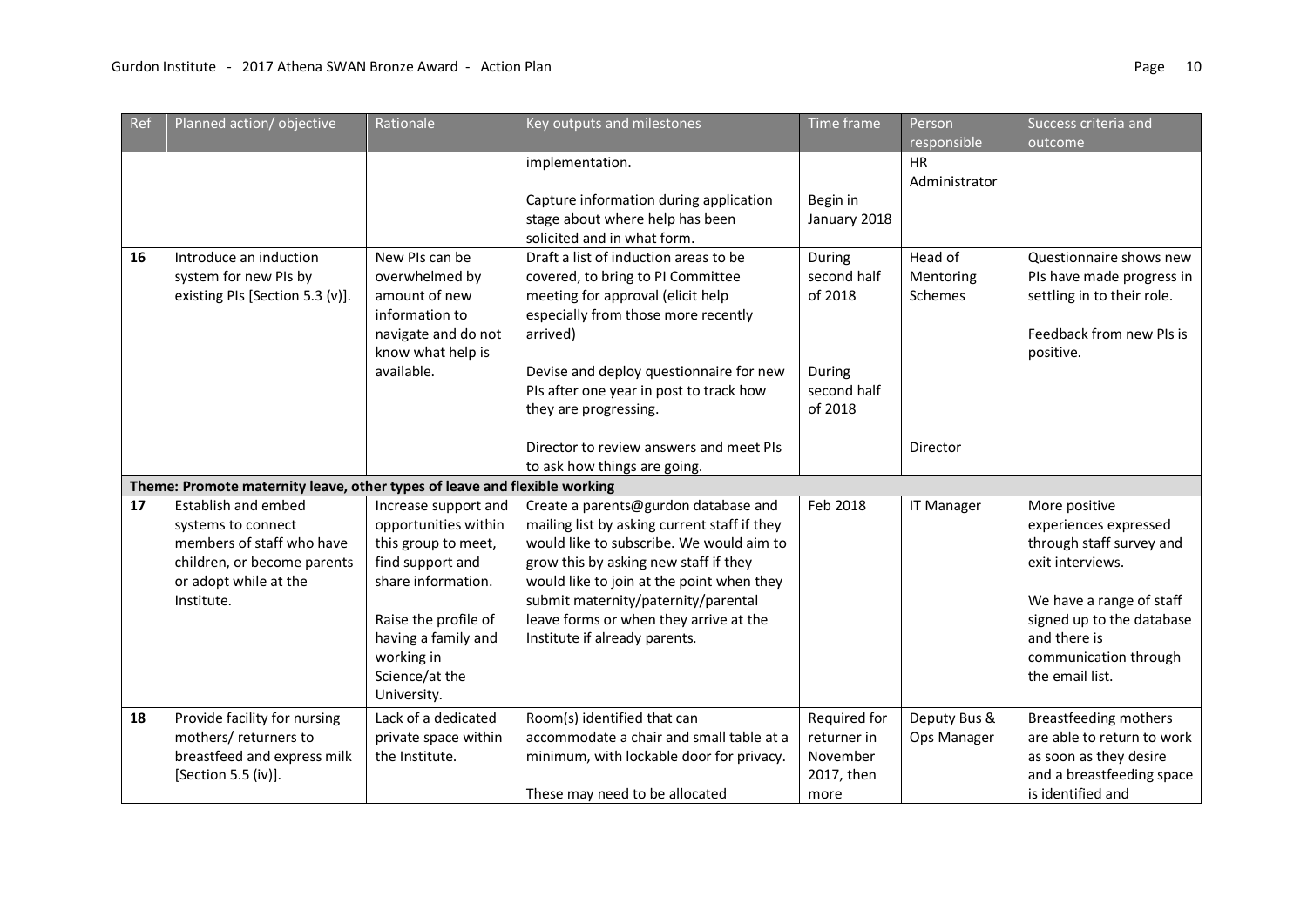| Ref | Planned action/objective                                                                                                                                                                                                                | Rationale                                                                                                                                                                                                               | Key outputs and milestones                                                                                                                                                                                                                                                                                                                          | Time frame                                                                                                                                                                | Person                                                                                             | Success criteria and                                                                                                                                                                                                 |
|-----|-----------------------------------------------------------------------------------------------------------------------------------------------------------------------------------------------------------------------------------------|-------------------------------------------------------------------------------------------------------------------------------------------------------------------------------------------------------------------------|-----------------------------------------------------------------------------------------------------------------------------------------------------------------------------------------------------------------------------------------------------------------------------------------------------------------------------------------------------|---------------------------------------------------------------------------------------------------------------------------------------------------------------------------|----------------------------------------------------------------------------------------------------|----------------------------------------------------------------------------------------------------------------------------------------------------------------------------------------------------------------------|
|     |                                                                                                                                                                                                                                         |                                                                                                                                                                                                                         |                                                                                                                                                                                                                                                                                                                                                     |                                                                                                                                                                           | responsible                                                                                        | outcome                                                                                                                                                                                                              |
|     |                                                                                                                                                                                                                                         |                                                                                                                                                                                                                         | temporarily and only when specific case                                                                                                                                                                                                                                                                                                             | permanent                                                                                                                                                                 |                                                                                                    | communicated to staff.                                                                                                                                                                                               |
|     |                                                                                                                                                                                                                                         |                                                                                                                                                                                                                         | demands, due to lack of space overall.                                                                                                                                                                                                                                                                                                              | solution by                                                                                                                                                               |                                                                                                    |                                                                                                                                                                                                                      |
|     |                                                                                                                                                                                                                                         |                                                                                                                                                                                                                         |                                                                                                                                                                                                                                                                                                                                                     | Dec 2018                                                                                                                                                                  |                                                                                                    |                                                                                                                                                                                                                      |
| 19  | Gather information on new<br>mothers' and adopters'<br>experience of returning in a<br>three-month-post-return<br>interview.                                                                                                            | To discuss<br>experiences and<br>identify if there are<br>areas where we can<br>provide more<br>support.                                                                                                                | Develop a question set to be agreed at<br>EWG.<br>We have a body of information on<br>experiences plus suggestions.                                                                                                                                                                                                                                 | By June 2018<br><b>Begin</b><br>collecting<br>responses in<br>June 2018,<br>feed back<br>first set of<br>responses to<br>EWG in Jan<br>2019 and<br>then twice<br>per year | Bus & Ops<br>Manager                                                                               | The information and<br>ideas can be fed back to<br>the EWG to include in<br>future plans and actions<br>for parents, with twice-<br>yearly updates.                                                                  |
| 20  | Promote information about<br>all types of leave: adoption/<br>maternity/ paternity/ unpaid<br>parental/ compassionate<br>and flexible - ensuring all<br>staff categories know about<br>all types of leave options<br>[Section 5.5 (v)]. | Raise awareness<br>about all these types<br>of leave that are<br>available and help<br>staff navigate HR<br>process. Such leave<br>may assist with all<br>types of caring<br>responsibilities and<br>work-life balance. | Create a specific link on the Private web<br>section about leave, linking to the<br>University information on these.<br>Update Helpful information booklet to<br>make the same information more<br>prominent in the contents list.<br>Publicise in the newsletter.<br>Use the parents' database and mailing list<br>to target relevant information. | <b>Materials</b><br>publicised by<br>Dec 2018,<br>data tracking<br>over 4 years                                                                                           | <b>IT Manager</b><br>Bus & Ops<br>Manager<br>Info & Comms<br>Officer<br><b>HR</b><br>Administrator | Increase in awareness<br>and uptake of these<br>different types of leave<br>over the 4 years against<br>current baseline. Note<br>that uptake is also<br>informed heavily by<br>personal financial<br>circumstances. |
|     | Theme: Review workload and committees                                                                                                                                                                                                   |                                                                                                                                                                                                                         |                                                                                                                                                                                                                                                                                                                                                     |                                                                                                                                                                           |                                                                                                    |                                                                                                                                                                                                                      |
| 21  | Implement a work allocation                                                                                                                                                                                                             | Committee                                                                                                                                                                                                               | There will be a review of all the                                                                                                                                                                                                                                                                                                                   | Review will                                                                                                                                                               | Bus & Ops                                                                                          | There are clear                                                                                                                                                                                                      |
|     | model to ensure                                                                                                                                                                                                                         | membership in the                                                                                                                                                                                                       | committees at the institute capturing                                                                                                                                                                                                                                                                                                               | start Nov 17                                                                                                                                                              | Manager                                                                                            | documents detailing our                                                                                                                                                                                              |
|     | membership of internal                                                                                                                                                                                                                  | Institute has become                                                                                                                                                                                                    | information on their composition,                                                                                                                                                                                                                                                                                                                   |                                                                                                                                                                           |                                                                                                    | committees and who                                                                                                                                                                                                   |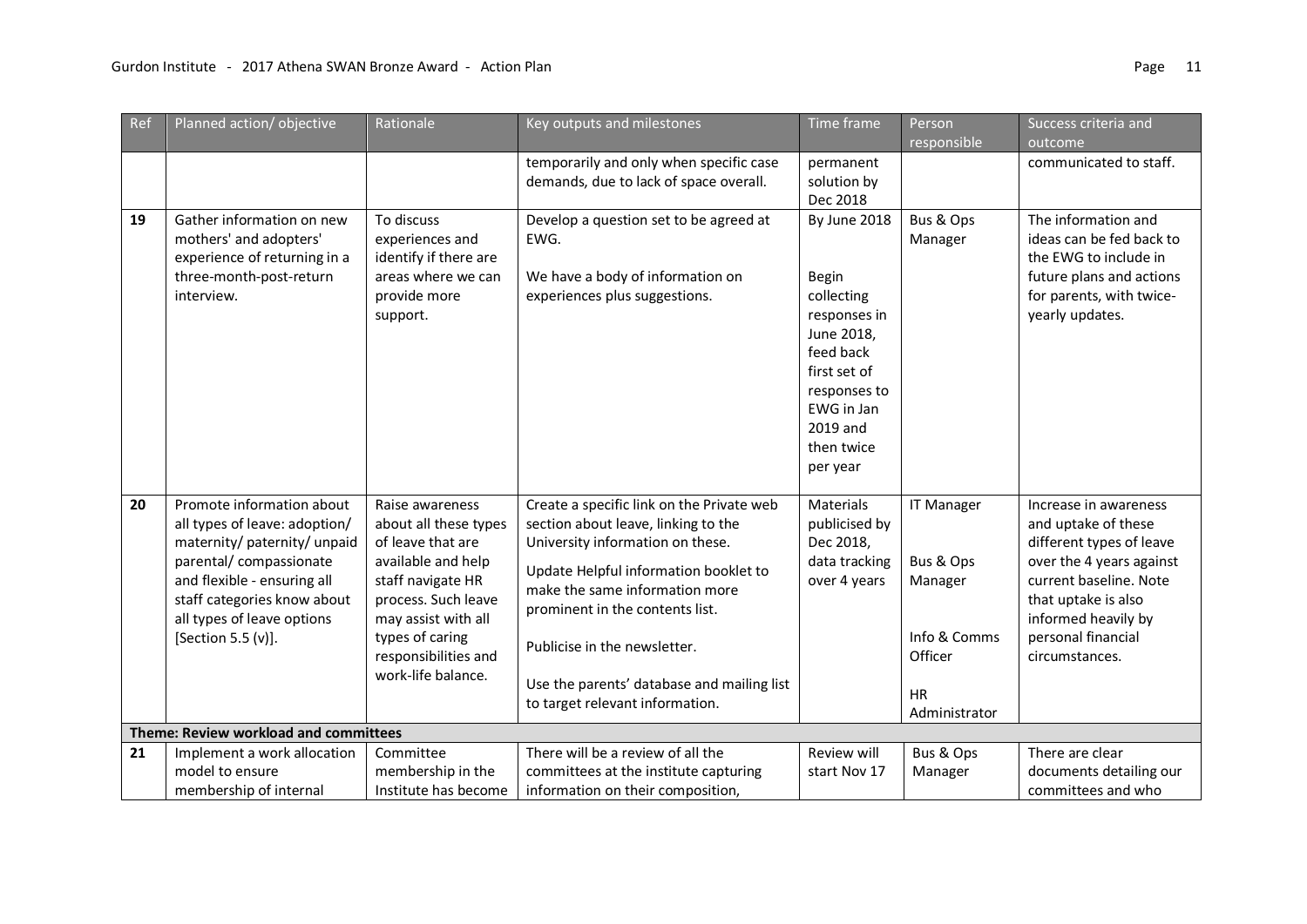|    | committees and allocation<br>of Institute-centred tasks is<br>fair and representative of                                                                | gender balanced in<br>recent years but this                                                                                                                                                    | purpose and remit, plus expectations                                                                                                                                                                                                                                                                                                                                                                                                                               |                                                   |                                                                                                                                           |                                                                                                                                                                       |
|----|---------------------------------------------------------------------------------------------------------------------------------------------------------|------------------------------------------------------------------------------------------------------------------------------------------------------------------------------------------------|--------------------------------------------------------------------------------------------------------------------------------------------------------------------------------------------------------------------------------------------------------------------------------------------------------------------------------------------------------------------------------------------------------------------------------------------------------------------|---------------------------------------------------|-------------------------------------------------------------------------------------------------------------------------------------------|-----------------------------------------------------------------------------------------------------------------------------------------------------------------------|
|    | Institute members [Section<br>5.6 (iii) and (v)].                                                                                                       | should be formalised<br>and the workloads<br>and commitment<br>monitored.                                                                                                                      | around meeting length and frequency.<br>The above information, as well as the<br>non-confidential minutes and agendas<br>will be published on the intranet.                                                                                                                                                                                                                                                                                                        |                                                   | <b>IT Manager</b>                                                                                                                         | does what, available on<br>the intranet.<br>There are a series of<br>documents relating to the<br>relevant committees                                                 |
|    |                                                                                                                                                         | Work on committees<br>needs to be<br>recognised.<br>The operation of the<br>committees should<br>be as clear and<br>transparent as<br>possible to maximize<br>efficiency and<br>effectiveness. | As part of this review, an annual data<br>collection will be instigated of 'who does<br>what' on which committee<br>EWG (or sub group) reviews<br>representation taking into account<br>workload, gender balance, career point<br>and aptitude and re-allocates tasks to<br>ensure balance.<br>EWG monitors the above data to ensure<br>representation remains balanced.<br>Director sets expectation that committee<br>members will fulfil their responsibilities | Annual<br>collection<br>beginning<br>January 2018 | Head of<br>Scientific<br>Facilities<br>Director and<br>Bus & Ops<br>Manager to<br>review with<br>EWG and at a<br>PI Committee<br>annually | available on the intranet.<br>Committee membership<br>work is fairly distributed<br>and staff on Committees<br>are visible and recognised<br>for their contributions. |
| 22 | Targeted mentoring from<br>experienced members to<br>increase our female<br>representation on influential<br>external committees<br>[Section 5.6 (iv)]. | Provide people with<br>experience and<br>exposure to<br>networks. Enable<br>them to feed into<br>policy and practice<br>at a higher level -<br>good for them and<br>the Institute.             | by attending and actively participating in<br>meetings.<br>Encouragement and mentoring of PIs<br>from other PIs with experience of<br>securing such roles e.g. university<br>influential committees, society<br>committees, journal editorial boards,<br>university-level committees, etc.<br>Some external roles are also appropriate<br>for postdocs; these may be discussed                                                                                     | 2018<br>onwards                                   | Director to<br>lead, and<br>senior / more<br>experienced<br>PIs<br>All PIs, GIPA                                                          | Increased participation<br>over current baseline [see<br>section 5.6 (iv)] by those<br>who want to and are able<br>to take up additional<br>roles.                    |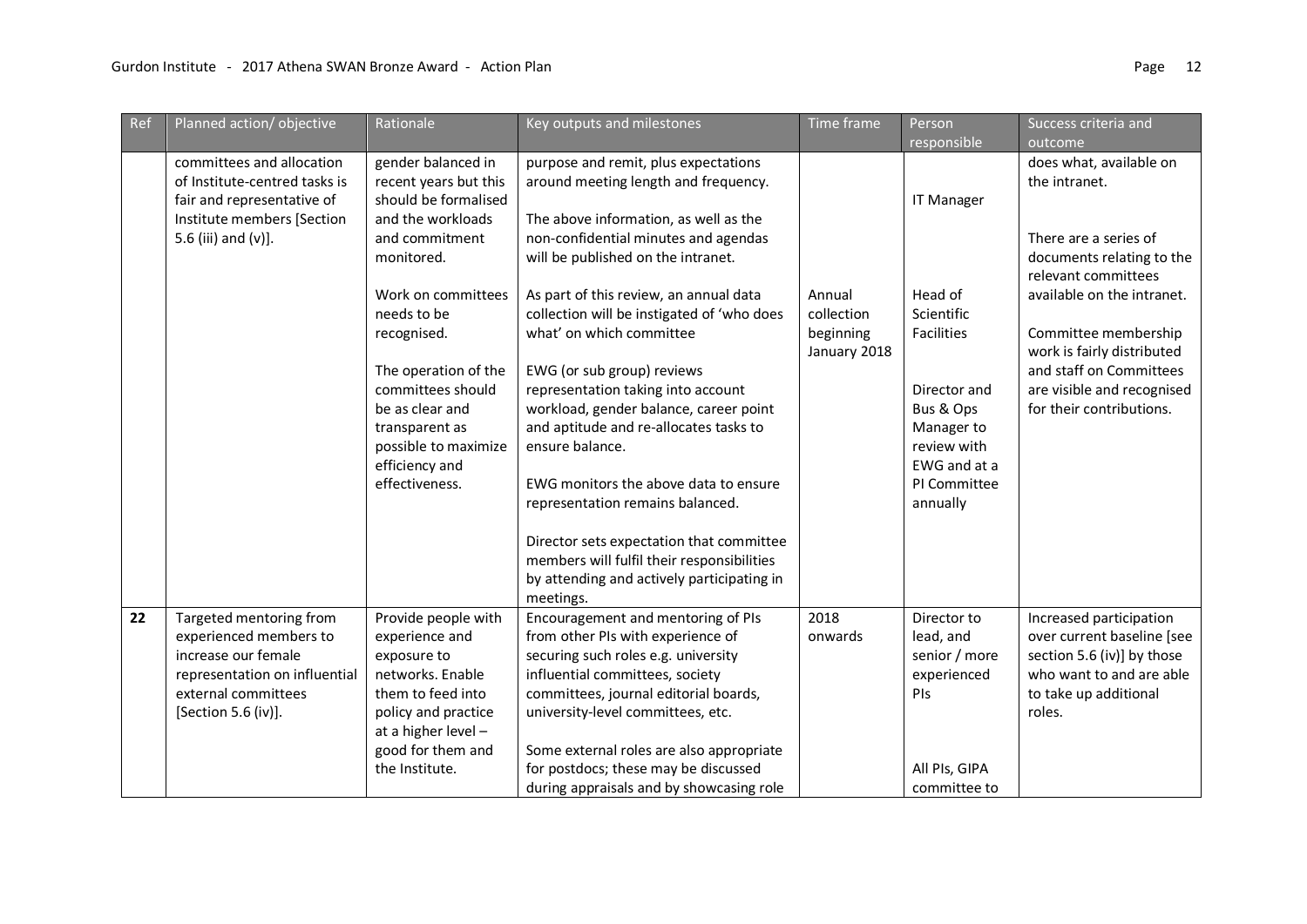| Ref                                                                                        | Planned action/objective         | Rationale             | Key outputs and milestones                  | Time frame       | Person           | Success criteria and       |  |  |  |
|--------------------------------------------------------------------------------------------|----------------------------------|-----------------------|---------------------------------------------|------------------|------------------|----------------------------|--|--|--|
|                                                                                            |                                  |                       |                                             |                  | responsible      | outcome                    |  |  |  |
|                                                                                            |                                  |                       | models - for example at GIPA events, or     |                  | ask speakers to  |                            |  |  |  |
|                                                                                            |                                  |                       | asking seminar speakers to describe the     |                  | describe the     |                            |  |  |  |
|                                                                                            |                                  |                       | activities they are involved in.            |                  | activities they  |                            |  |  |  |
|                                                                                            |                                  |                       |                                             |                  | are involved in. |                            |  |  |  |
| 23                                                                                         | Review and monitor core          | <b>Ensure meeting</b> | All group meetings suit the time schedule   | Review in        | Director         | Feedback in survey and     |  |  |  |
|                                                                                            | hours agreement and              | times are suitable    | of all attendees and nobody needs to        | June 2018        |                  | elsewhere suggests that    |  |  |  |
|                                                                                            | remind staff when planning       | for all who need and  | regularly leave earlier than the end of the | and repeat       |                  | number of people           |  |  |  |
|                                                                                            | events designed for wider        | want to attend.       | meeting.                                    | annually         |                  | disadvantaged by timings   |  |  |  |
|                                                                                            | attendance. Continue to          | Feedback suggests     |                                             |                  |                  | is reduced.                |  |  |  |
|                                                                                            | lobby the University for         | difficulty for some   |                                             |                  |                  |                            |  |  |  |
|                                                                                            | additional meeting room          | staff in attending    | Continue to lobby the University for        | Ongoing          | Bus & Ops        |                            |  |  |  |
|                                                                                            | space (action in place)          | particular meetings   | additional meeting room space. (action      |                  | Manager          |                            |  |  |  |
|                                                                                            | [Section 5.6 (vi)].              | or that they need to  | in place).                                  |                  |                  |                            |  |  |  |
|                                                                                            |                                  | leave meetings        |                                             |                  |                  |                            |  |  |  |
|                                                                                            |                                  | before completion,    |                                             |                  |                  |                            |  |  |  |
|                                                                                            |                                  | some of this is due   |                                             |                  |                  |                            |  |  |  |
|                                                                                            |                                  | to lack of suitable   |                                             |                  |                  |                            |  |  |  |
|                                                                                            |                                  | room availability.    |                                             |                  |                  |                            |  |  |  |
| 24                                                                                         | Provide a balance of             | We want to            | Annual summary statistics on news           | Annual           | Info & Comms     | Gender balance in          |  |  |  |
|                                                                                            | homepage news stories            | represent the         | stories on home page shows equal            | statistics       | Officer          | representation achieved    |  |  |  |
|                                                                                            | about men and women in           | balance we aspire to  | number of stories about men and             | collected in     |                  | by end 2018 and            |  |  |  |
|                                                                                            | the Institute.                   | i.e. equal gender,    | women/ male and female PIs                  | January          |                  | maintained in subsequent   |  |  |  |
|                                                                                            |                                  | rather than reinforce | publications.                               | beginning        |                  | years.                     |  |  |  |
|                                                                                            |                                  | the status quo.       |                                             | 2018             |                  |                            |  |  |  |
| Theme: Enhance public engagement (outreach) role models, recognition, and diversity impact |                                  |                       |                                             |                  |                  |                            |  |  |  |
| 25                                                                                         |                                  | The volunteering      | Increased variety of activities at which    | August 2018      | PE Manager       | Improve gender ratio of    |  |  |  |
|                                                                                            | Provide more formal              | 'load' is falling     | different staff can find their preferred    |                  | and PE           | volunteers over 4 years to |  |  |  |
|                                                                                            | recognition for contributors,    | disproportionately    | type of contribution.                       |                  | Assistant        | 50:50 (reaching 45:55      |  |  |  |
|                                                                                            | to encourage more men, and       | on women and          |                                             |                  |                  | after 2 years)             |  |  |  |
|                                                                                            | a wider range of Institute       | postdocs, but         | More frequent communication of the          | <b>July 2018</b> |                  |                            |  |  |  |
|                                                                                            | members, to volunteer their      | everyone can benefit  | rewarding nature of PE activities on the    |                  | PE Manager       | PE is considered a core    |  |  |  |
|                                                                                            | time for public engagement       | from taking part in   | website, internal newsletter, face to face; |                  | and Info &       | part of the scientific     |  |  |  |
|                                                                                            | activities [Section 5.6 (viii)]. | PE activities and the | explore engaging a champion in each lab.    |                  | Comms Officer    | training and education to  |  |  |  |
|                                                                                            |                                  | audience benefit      |                                             |                  |                  | be experienced while       |  |  |  |